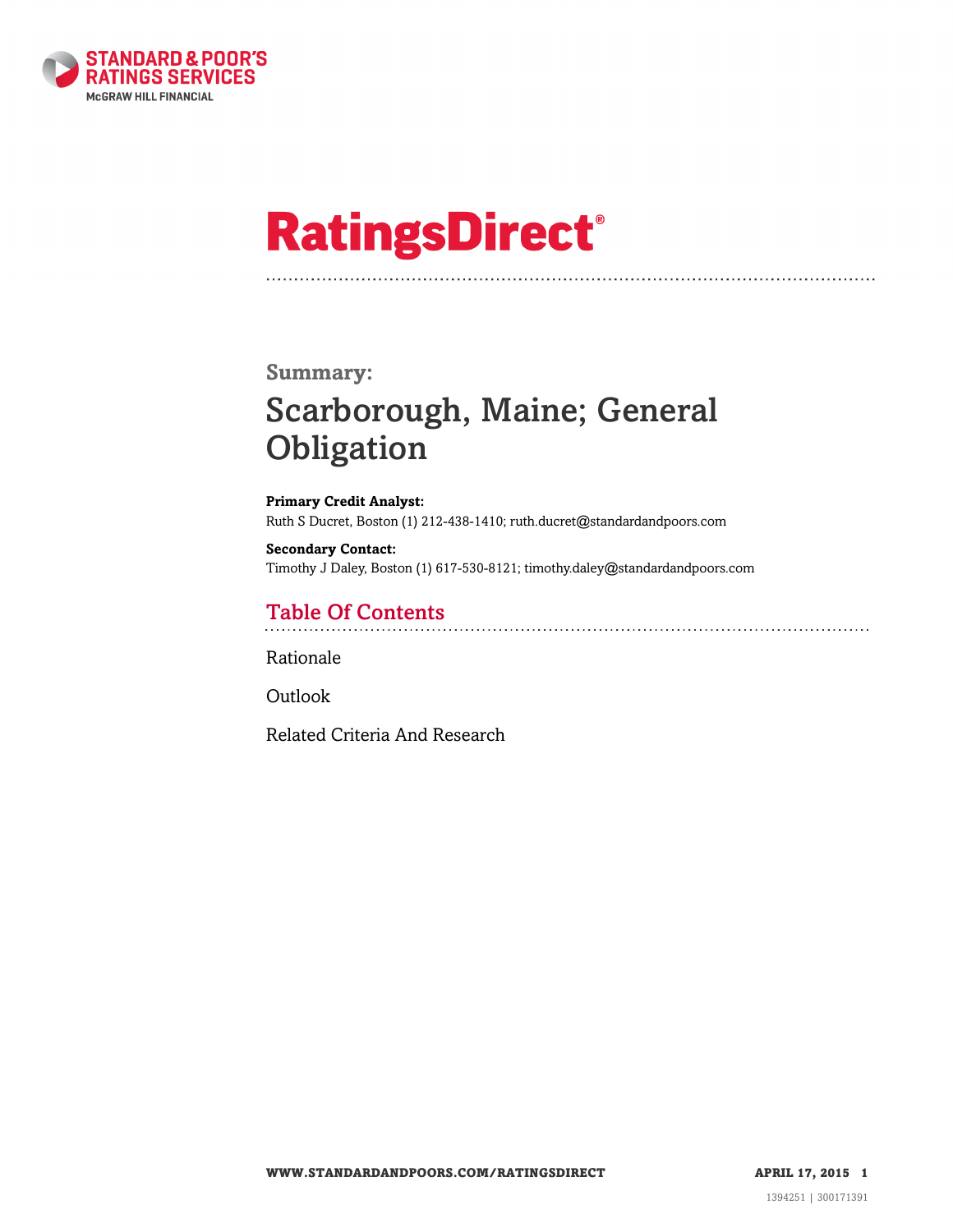# **Summary:** Scarborough, Maine; General Obligation

| <b>Credit Profile</b>                         |           |            |  |
|-----------------------------------------------|-----------|------------|--|
| US\$6.085 mil GO bnds ser 2015 due 11/01/2034 |           |            |  |
| Long Term Rating                              | AA/Stable | <b>New</b> |  |
| Scarborough Twn GO                            |           |            |  |
| Long Term Rating                              | AA/Stable | Affirmed   |  |

# <span id="page-1-0"></span>Rationale

Standard & Poor's Ratings Services has assigned its 'AA' long-term rating and stable outlook to the town of Scarborough, Maine's series 2015 general obligation (GO) bonds. At the same time, Standard & Poor's affirmed its 'AA' rating on the town's outstanding GO bonds.

The town's full faith and credit pledge secures the bonds. We understand that officials will use bond proceeds to finance various capital projects and equipment purchases.

The rating reflects our assessment of the following factors for Scarborough, specifically its:

- Very strong economy, which benefits from participation in the broad and diverse economy of Portland;
- Strong budgetary performance, with slight general fund deficits and operating surpluses in total governmental funds;
- Adequate budgetary flexibility, with available reserves above 5% of general fund expenditures for the three most recent audited years;
- Very strong liquidity, providing very strong cash levels to cover both debt service and expenditures;
- Strong management conditions, with formalized practices and a consistent ability to maintain balanced budgets;
- Weak debt and contingent liabilities profile driven mainly by the town's high net direct debt as a percentage of revenues; and
- Strong institutional framework.

#### Very strong economy

We consider Scarborough's economy to be very strong with access to the broad and diverse economy of Portland in Cumberland County. Traditionally, county unemployment has tracked lower than that of the state and the nation; the county unemployment rate averaged 5.3% in 2013. Scarborough has what we consider to be good per capita income reflective of the residents' employment opportunities in the neighboring areas. It has projected per capita effective buying income of 141% of the U.S. The town's assessed value (AV), which was not significantly affected by the recession, has experienced modest growth in the past six years and totals \$3.7 billion in fiscal 2015. As a result, Scarborough's corresponding per capita market value is what we consider very strong at \$193,700 for fiscal 2015. Management expects the town to continue to experience modest AV growth in the medium term, and our recent forecasts indicate that the region's median home prices will remain positive into 2016, which will support continued AV growth. Further, there are a number of state legislative proposals concerning the possibility of expanding the gaming industry in Scarborough. The town is home to Scarborough Downs racetrack and management is monitoring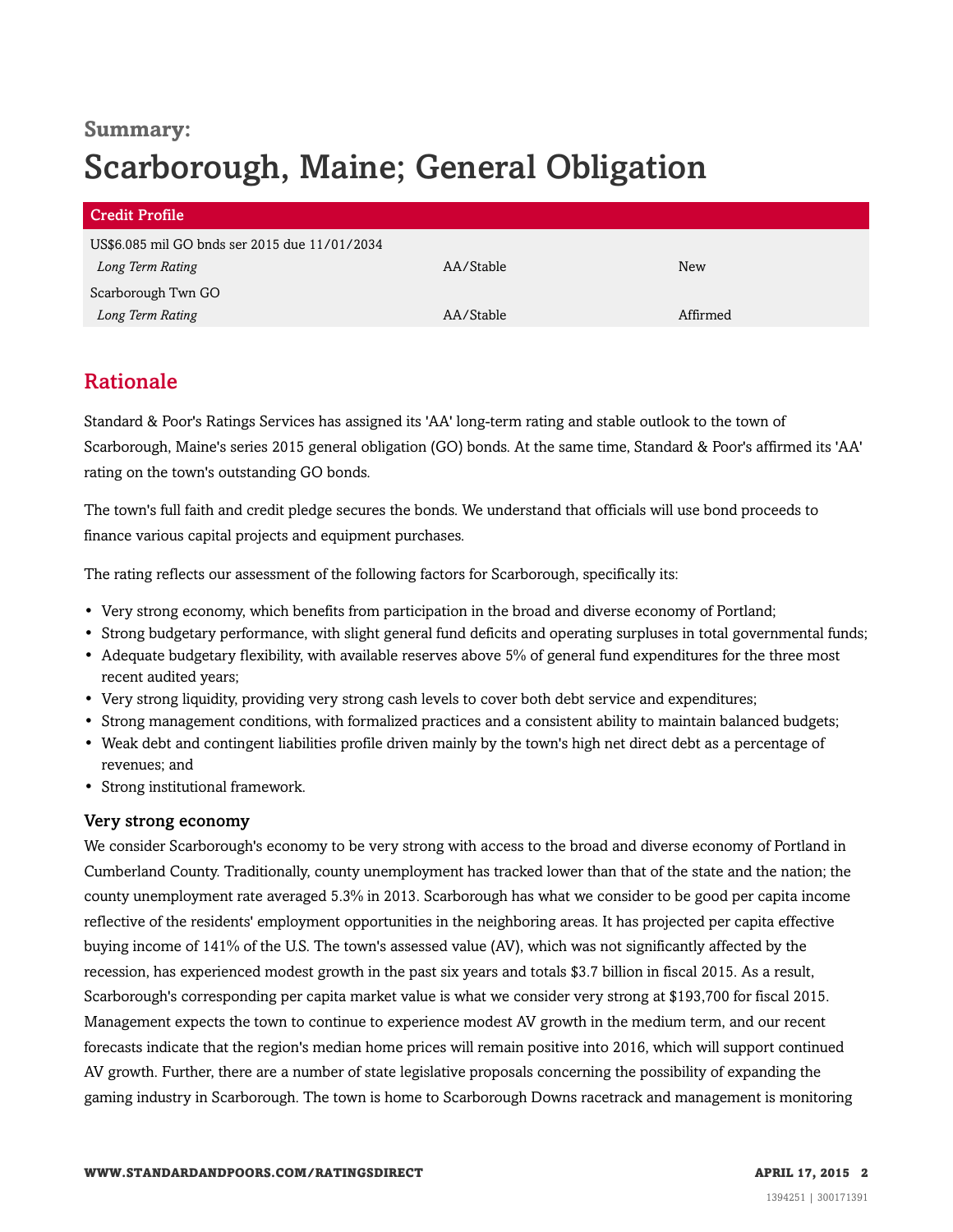developments that may affect the town's tax base. We consider the town's taxpayers to be diverse, with the top 10 comprising just 7.5% of total AV.

#### Strong budgetary performance

Scarborough's budgetary performance has been strong overall, in our view, with an operating surplus of 1.3% for the general fund and 2.2% in the total governmental funds, after taking into account one-time capital spending paid from bond proceeds and adjusting for recurring transfers into and out of the general fund. The town's primary revenue sources are property taxes, which account for about 79% of revenues followed by intergovernmental revenue at 12.7%. In our opinion, current tax collections have been strong, averaging more than 99% in the past five fiscal years. With about three months remaining in the current fiscal year, officials project ending fiscal 2015 with a slight general fund operating deficit of around \$200,000 as a result of higher-than-anticipated school expenditures. However, these overages may be offset by better-than-expected excise tax collections. The town is still preparing its fiscal 2016 budget, but early expectations are for the inclusion of a tax levy increase and no appropriation of reserves.

Looking ahead, we believe Scarborough's budgetary performance will remain at least adequate. We understand management expects to continue to control expenses while also improving its revenue performance. Given the town's reliance on property taxes as its chief revenue source and our regional outlook for AV in New England, we believe the town's budgetary performance will remain stable in the medium term.

#### Adequate budgetary flexibility

In our opinion, the town's budgetary flexibility remains adequate, with available reserves above 5.3% of expenditures for the past three fiscal years. Scarborough has no plans to significantly spend down the reserves. Management has been in compliance with the reserve policy of maintaining at least 5% in unrestricted reserves, which officials measure by unassigned, assigned, and committed balances. For audited fiscal 2014, available reserves were \$5.8 million, or an adequate 7.8% of expenditures. Scarborough also maintains the Haigis Parkway Assessment Fund, a developing tax increment financing (TIF) district in the town. At the end of fiscal 2014, the fund held a deficit balance of \$1.03 million. Scarborough holds a restricted balance of \$2.8 million to cover current shortfalls in receivables from the district. At the same time, officials indicate the first development was just completed in the district, and they expect the deficit balance to decline. For fiscal 2015, the budget includes an \$800,000 appropriation of reserves and management expects to replenish all but about \$200,000 and therefore expect that reserves will remain at least adequate. Historically, the town's tax levy has remained within the state's LD1 limit. We understand that the 2016 budget will likely include a tax levy increase although the exact amount is unknown at this time and that there will likely be no appropriation of reserves in the budget.

#### Very strong liquidity

Supporting the town's finances is what we consider to be very strong liquidity, with total government available cash at 29.6% of total governmental fund expenditures and 5.2x debt service. We believe Scarborough has strong access to external liquidity. It has issued GO bonds frequently in the past 15 years.

#### Strong management conditions

We view the town's management conditions as strong, with formalized financial practices, combined with a consistent ability to maintain balanced budgets. Highlights include a strong focus on financial and capital planning, evidenced by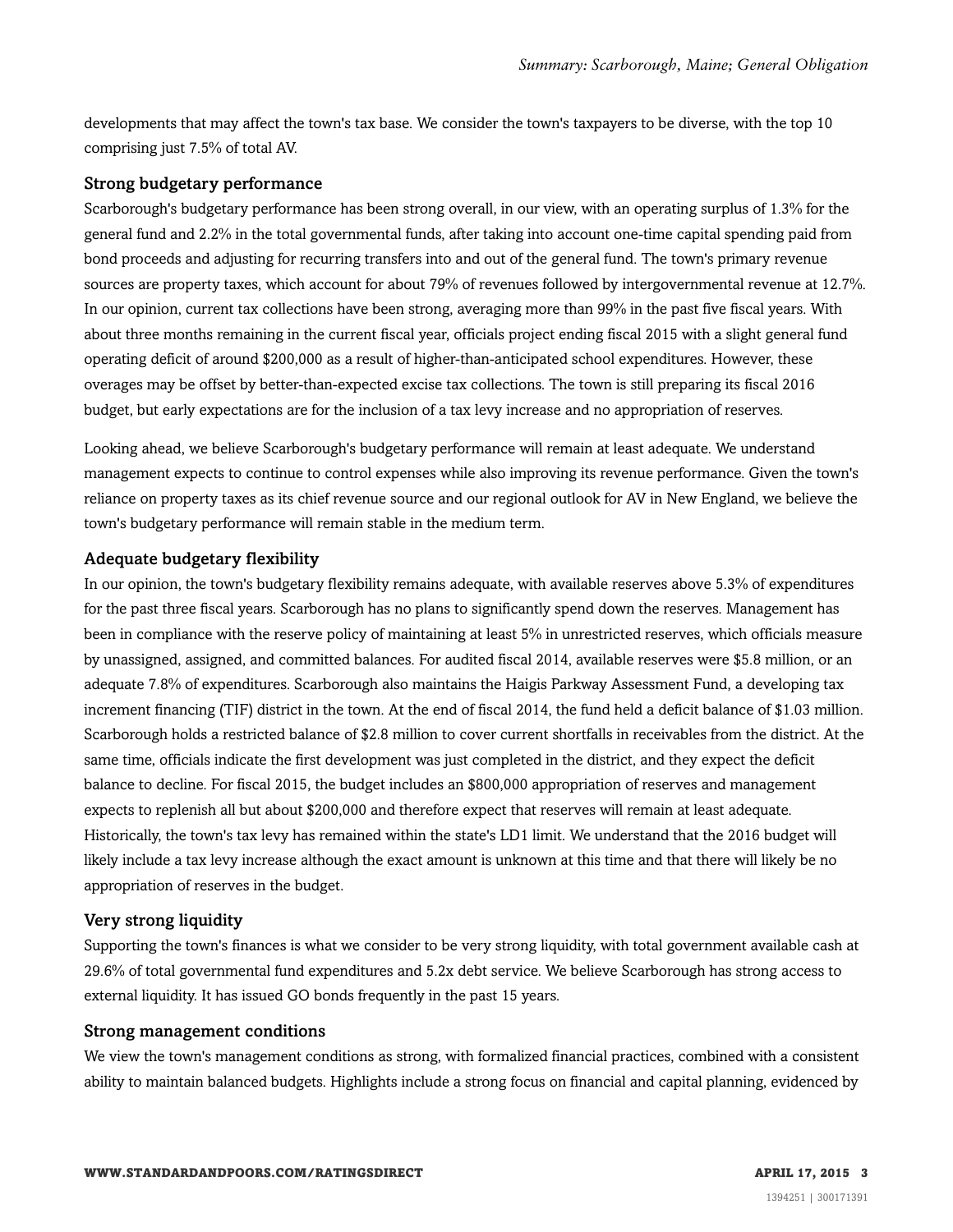Scarborough's five-year capital improvement plan, which sets the parameters and outlines the debt and nondebt financing of all the capital projects. The town adheres to its formal investment policy and also monitors the budget regularly. Finance officials present monthly reports to the town manager and quarterly reports to the town council. Budget assumptions are done conservatively and reserves are managed in accordance with Scarborough's stated policy. The fund balance policy seeks a minimum undesignated fund balance of 5% of expenditures, about one month's budgeted expenditures.

#### Weak debt and contingent liabilities profile

In our opinion, the town's debt and contingent liabilities profile is weak, with total governmental funds debt service at 5.7% of total governmental funds expenditures and net direct debt at 130.5% of total governmental funds revenue. Overall net debt is 3.1% of 2015 market value, an increase from 2.7% the previous year. Amortization of debt is average, with 60% of principal to be retired in 10 years. Scarborough maintains a long-term capital plan through 2034, and management expects to issue about \$12 million in GO debt to finance the acquisition of open space and other capital projects over the next two years. We expect the town's debt profile will remain weak despite this projected issuance. Should overall net debt as a percentage of market value improve to 3% or below, the overall debt profile could improve to adequate.

The town contributes to the Maine Employees Retirement System Consolidated Plan, a cost-sharing, multiple-employer retirement system and the International City Manager's Association (ICMA) Retirement Corp., a defined contribution plan. Scarborough matches up to 6% of the contributions employees make to the ICMA plan. Total pension contributions for fiscal 2014 were \$582,000, equivalent to less than 1% of total governmental expenditures. The town's other postemployment benefits (OPEB) liability is due to the implicit subsidy of retirees being eligible to enroll in the city's health care plan at their own expense. As of the June 2014 actuarial valuation study, the unfunded OPEB obligation was \$3.02 million. The total pension and OPEB liability of the town is just 0.7% of expenditures.

#### Strong institutional framework

<span id="page-3-0"></span>We consider the institutional framework score for Maine municipalities strong.

### **Outlook**

The stable outlook reflects our view of Scarborough's very strong economy and strong management conditions, as well as our expectation that management will continue to make the necessary budget adjustments to maintain structural balance and adequate budgetary flexibility. Over time, we could consider a positive rating action if there is a demonstrated trend of strong budgetary performance leading to maintenance of at least strong budgetary flexibility. Credit factors that could lead to a negative rating action include a prolonged structural budget imbalance due to lower state revenues, weaker tax collections, or an increased debt burden that results in weak budgetary flexibility.

# <span id="page-3-1"></span>Related Criteria And Research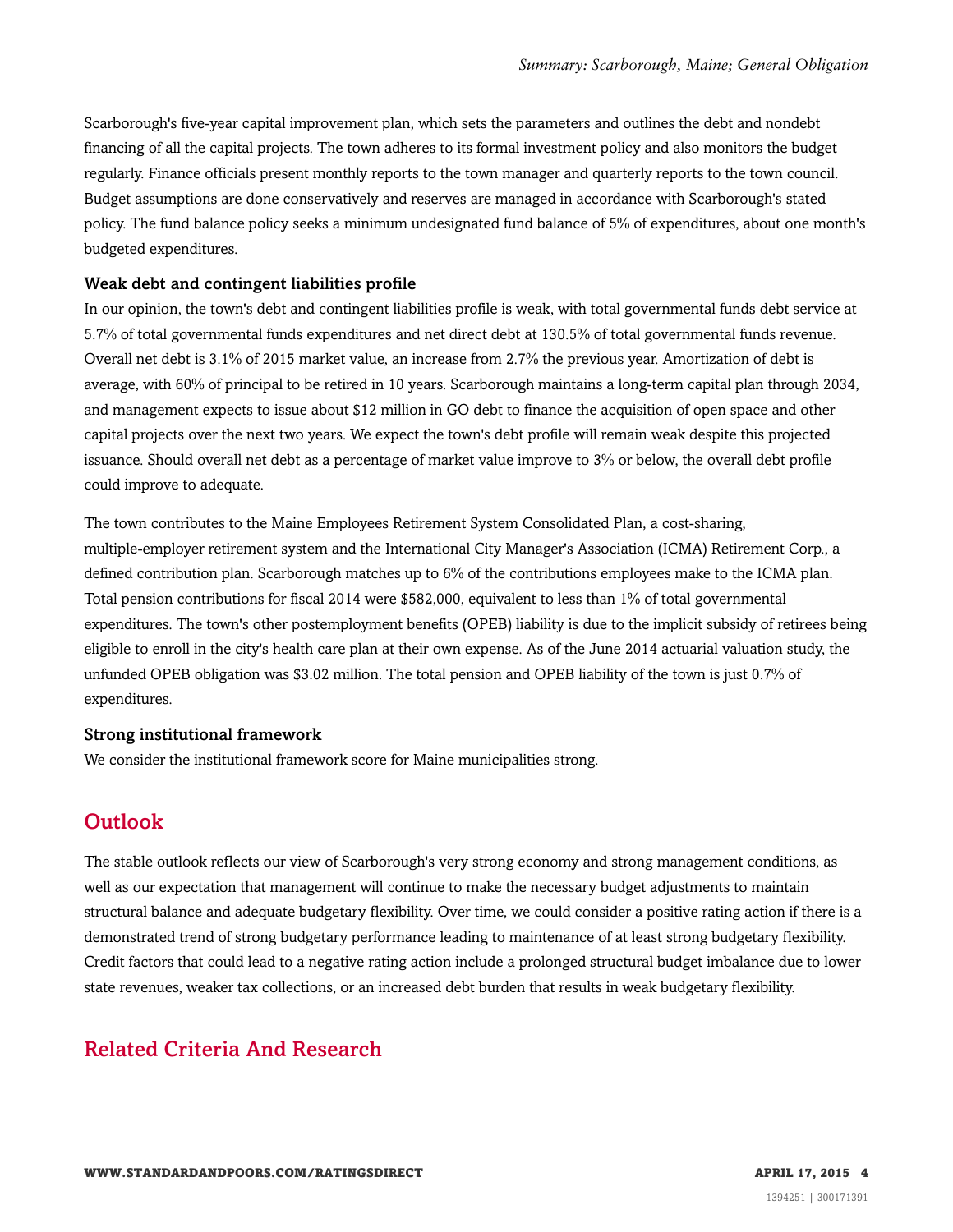#### Related Criteria

- USPF Criteria: Local Government GO Ratings Methodology And Assumptions, Sept. 12, 2013
- USPF Criteria: Financial Management Assessment, June 27, 2006

#### Related Research

• S&P Public Finance Local GO Criteria: How We Adjust Data For Analytic Consistency, Sept. 12, 2013

| Ratings Detail (As Of April 17, 2015)       |                 |          |  |
|---------------------------------------------|-----------------|----------|--|
| <b>Scarborough GO</b>                       |                 |          |  |
|                                             |                 |          |  |
| <b>Unenhanced Rating</b>                    | AA(SPUR)/Stable | Affirmed |  |
| <b>Scarborough Twn GO</b>                   |                 |          |  |
| <b>Unenhanced Rating</b>                    | AA(SPUR)/Stable | Affirmed |  |
| Many issues are enhanced by bond insurance. |                 |          |  |

Complete ratings information is available to subscribers of RatingsDirect at www.globalcreditportal.com. All ratings affected by this rating action can be found on Standard & Poor's public Web site at www.standardandpoors.com. Use the Ratings search box located in the left column.